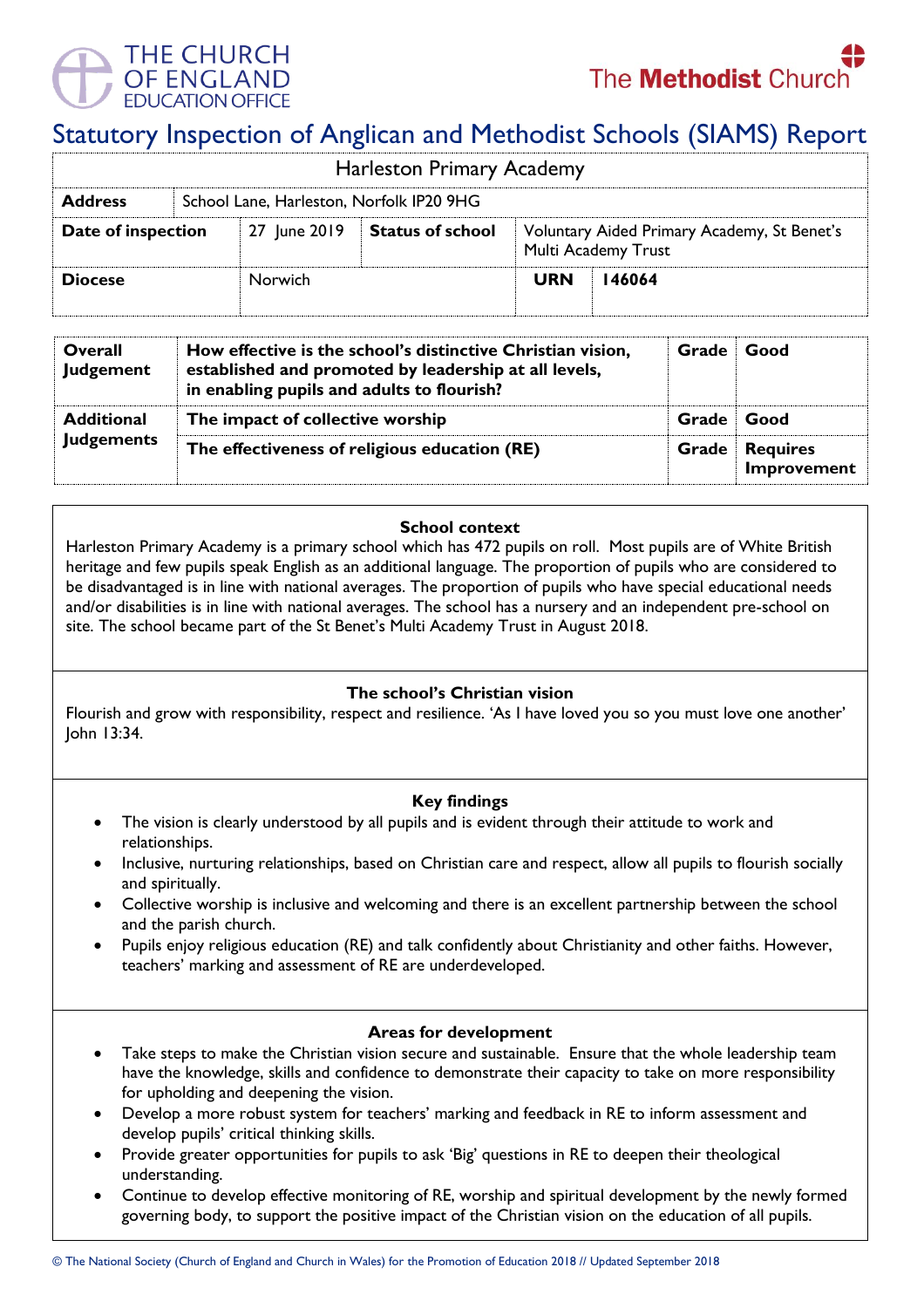### **How effective is the school's distinctive Christian vision, established and promoted by leadership at all levels, in enabling pupils and adults to flourish? Inspection findings**

The school's embedded Christian vision is positively expressed through the values of responsibility, respect and resilience. These values are supported by the four areas of the Church of England vision for education; dignity, community, hope and wisdom. The leadership team find it difficult to express how the vision nurtures and supports the pupils' spiritual journey. This means that they are not able to demonstrate depth of understanding and the capacity to move the school forward in the absence of the headteacher. Although there is evidence that the vision is having an impact on outcomes for pupils, the lack of confidence shown by the leadership team suggests that sustainability may be an issue. However, the leadership are effective in nourishing the wellbeing of adults and pupils enabling them to flourish, feel safe and supported. The school works closely with the diocese and is part of the Diocese of Norwich St Benet's Multi Academy Trust (MAT). As part of the MAT it has joined with the local secondary school, Archbishop Sancroft High School, and now has a new combined governing body. The governors are very supportive of the school and the reorganisation associated with becoming an academy has resulted in improved new monitoring systems being established. However, the governors' self-evaluation and monitoring roles have only recently begun to be effective in supporting the school. Partnership with the other schools in the MAT is mutually beneficial, providing all staff opportunities to be part of best-practice groups. The school leadership is supported by strong partnerships with the parish church. As a result pastoral links between church and school are very effective.

The Christian vision shapes the way decisions are made regarding the curriculum and extended learning. Policy and practice are firmly rooted in the Christian vision. The school provides a wide range of extra-curricular activities so that all pupils have the opportunity to flourish and grow not only academically but through sport and creative activities. Outcomes for pupils are good and progress is mostly acceptable, but some groups do not make the progress they should. Attainment is in-line with national expectations. Pupils who have special educational needs or disability (SEND) are well supported by the special needs co-ordinator. He tailors programmes for individual pupils and works in partnership with parents by keeping them well informed.

Led by the pupils the school raises money for charities such as Red Nose Day and Children in Need as well as local causes such as Juvenile Arthritis and Nelson's Journey. They also support To Kenya with Love .This charitable giving includes developing hope for others as they look beyond themselves. A strong sense of justice and fairness prevails in their concern for world problems. Pupils and adults are keen to make a meaningful difference beyond their local context. This supports their understanding of Christianity as a global faith and of respecting the diversity of God's world. Opportunities are given for reflection both in class and outside where the well-developed peace garden is well used by the pupils.

Pupils enjoy school and attendance is good. Excellent relationships abound, and as a result staff and pupils feel valued in belonging to the school family. This illustrates well the Bible verse from the school's vision, 'As I have loved you so you must love one another'. Parents affirm that staff 'go the extra mile' in making themselves available. Building on their vision, this is a welcoming, inclusive and caring school. The ECO Rangers and school council give a strong voice to pupils and the newly established parent council allows parents to be fully part of the school family. The parents' involvement in worship planning has resulted in more parents being able to attend school church services. In rare cases exclusion has been used to ensure that all pupils and staff are safe. However the Christian Pastoral Support Worker and her team work very effectively with pupils and their families to support all pupils with social and emotional difficulties. This enables the majority to pupils to feel happy and confident in school.

There is an agreed understanding that every child is unique and, as the vision indicates, all deserve to be treated with respect. Relationships in the school encourage everyone to speak respectfully and to listen respectfully to others' points of view. All pupils are encouraged and enabled on their journey to flourish and grow. The creative curriculum fosters respect for diversity and difference.

Pupils and staff say that collective worship is an important part of their school day which contributes significantly to their spiritual journey and impacts positively on pupils' behaviour and relationships. The worship programme is well planned by the worship leaders and includes weekly visits from the Open the Book team from the parish church, as well as other local clergy. Due to restrictions of space, three days week worship takes place in key stages. Pupils talk enthusiastically about how they have frequent opportunities to plan, lead and evaluate key stage worship. Pupils have excellent Bible knowledge, with a clear understanding of God the Father, Son and Holy Spirit as one. The Lord's Prayer and the Grace are used daily in worship and prayers written by the pupils used before lunch and at the end of the day. Pupils have some understanding of Anglican traditions and although there is no school Eucharist all pupils understand the importance of it to Christians. The parish church is used regularly